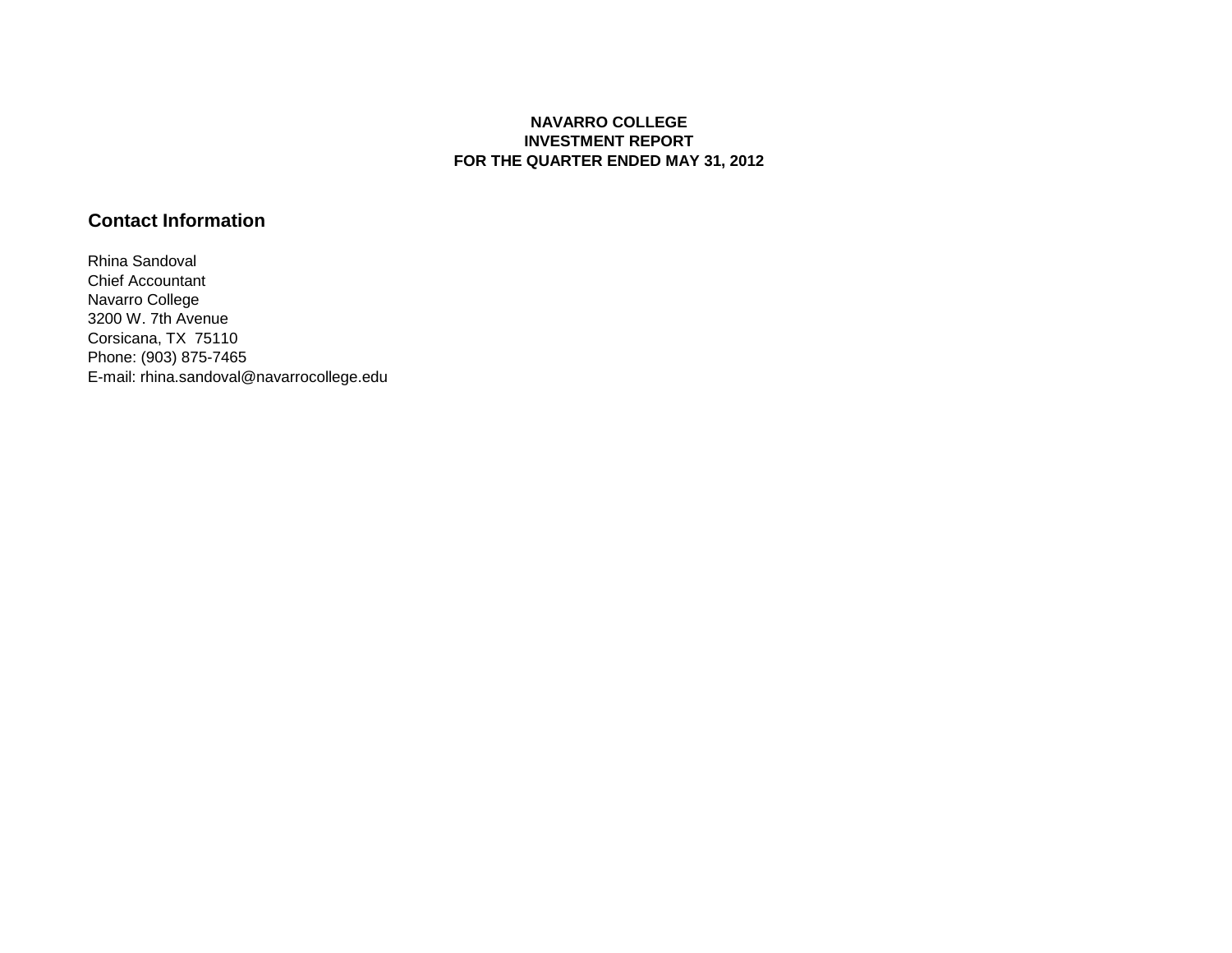### **NAVARRO COLLEGE INVESTMENT REPORT FOR THE QUARTER ENDED MAY 31, 2012**

| <b>TYPE OF INVESTMENT</b>                                                                                        | <b>BEGINNING</b><br><b>BOOK VALUE</b><br>02/29/12 | <b>ADDITIONS/</b><br><b>CHANGES</b><br><b>FOR PERIOD</b> | <b>ENDING</b><br><b>BOOK VALUE</b><br>05/31/12 | <b>BEGINNING</b><br><b>MARKET VALUE</b><br>02/29/12 | <b>ENDING</b><br><b>MARKET VALUE</b><br>05/31/12 |
|------------------------------------------------------------------------------------------------------------------|---------------------------------------------------|----------------------------------------------------------|------------------------------------------------|-----------------------------------------------------|--------------------------------------------------|
| <b>Certificates of Deposit</b>                                                                                   |                                                   |                                                          |                                                |                                                     |                                                  |
| Citizens National Bank-Henderson CD #677159 (Schol)<br>Due 08/01/2013 @ 1.190% Rate<br>Purchased 08/01/2011      | 250,000.00                                        |                                                          | 250,000.00                                     | 250,179.32                                          | 250,929.18                                       |
| State Farm - CD #1019063147 (Aux)<br>Due 10/01/2012 @.61000% Rate<br>Purchased 10/01/2011                        | 100,000.00                                        |                                                          | 100,000.00                                     | 100,254.51                                          | 100,408.35                                       |
| First Bank & Trust Co. - CD #5006220 (E&G)<br>Due 10/18/2012 @1.500% Rate<br>Purchased 10/18/2011                | 100,000.00                                        |                                                          | 100,000.00                                     | 100,550.68                                          | 100,928.77                                       |
| Prosperity Bank - CD #730010540 (E&G)<br>Due 10/24/2012 @ 0.400% Rate<br>Purchased 10/24/2011                    | 3,000,000.00                                      |                                                          | 3,000,000.00                                   | 3,001,183.56                                        | 3,004,208.22                                     |
| Community National Bank & Trust of TX - CD #1121587 (Schol)<br>Due 06/18/2013 @.20% Rate<br>Purchased 01/18/2012 | 640,000.00                                        |                                                          | 640,000.00                                     | 640,147.29                                          | 640,469.92                                       |
| Prosperity Bank - CD #730010473 (Agency)<br>Due 04/09/2012 @ 0.700% Rate<br>Purchased 04/09/2011                 | 100,000.00                                        | (100,000.00)                                             |                                                | 100,625.21                                          |                                                  |
| Prosperity Bank - CD #730010475 (Schol)<br>Due 04/09/2012 @0.700% Rate<br>Purchased 04/09/2011                   | 510,000.00                                        | (510,000.00)                                             |                                                | 513,188.55                                          |                                                  |
| Prosperity Bank - CD #730010518 (E&G)<br>Due 04/11/2012 @ 0.700% Rate<br>Purchased 04/11/2011                    | 1,000,000.00                                      | (1,000,000.00)                                           |                                                | 1,000,939.73                                        |                                                  |
| Subtotal<br>ß.                                                                                                   | 5,700,000.00                                      | \$<br>(1,610,000.00)<br>- \$                             | 4,090,000.00<br>\$                             | 5,707,068.85                                        | 4.096.944.44<br>- \$                             |

- - - - -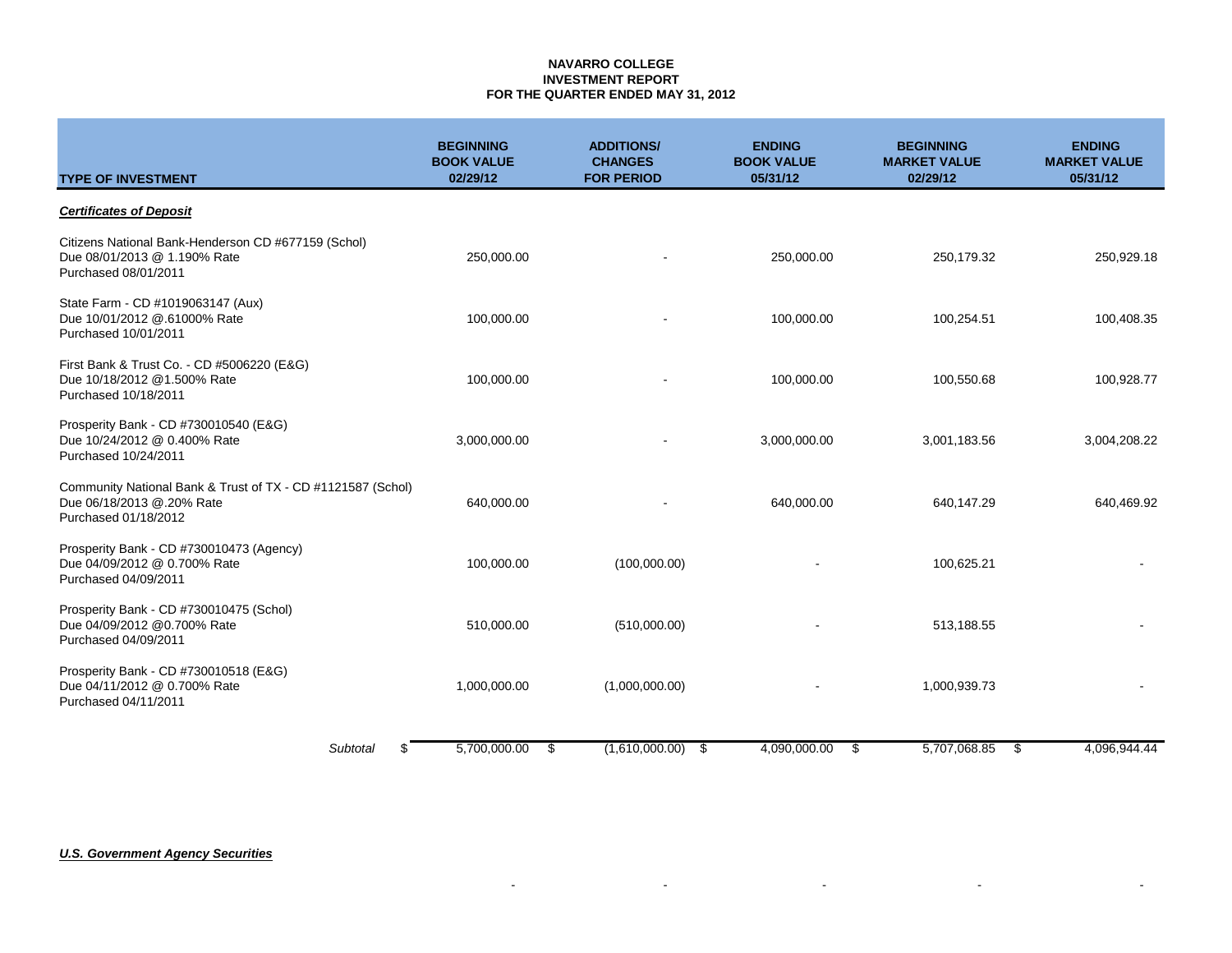### **NAVARRO COLLEGE INVESTMENT REPORT FOR THE QUARTER ENDED MAY 31, 2012**

| <b>TYPE OF INVESTMENT</b> |              |  | <b>BEGINNING</b><br><b>BOOK VALUE</b><br>02/29/12 |      | <b>ADDITIONS/</b><br><b>CHANGES</b><br><b>FOR PERIOD</b> |  | <b>ENDING</b><br><b>BOOK VALUE</b><br>05/31/12 |  | <b>BEGINNING</b><br><b>MARKET VALUE</b><br>02/29/12 |  | <b>ENDING</b><br><b>MARKET VALUE</b><br>05/31/12 |  |
|---------------------------|--------------|--|---------------------------------------------------|------|----------------------------------------------------------|--|------------------------------------------------|--|-----------------------------------------------------|--|--------------------------------------------------|--|
|                           | Subtotal     |  | 0.00                                              | -\$  | $\sim$                                                   |  | 0.00                                           |  | 0.00                                                |  | 0.00                                             |  |
|                           | <b>TOTAL</b> |  | 5,700,000.00                                      | - \$ | (1,610,000.00)                                           |  | 4,090,000.00                                   |  | 5,707,068.85                                        |  | 4,096,944.44                                     |  |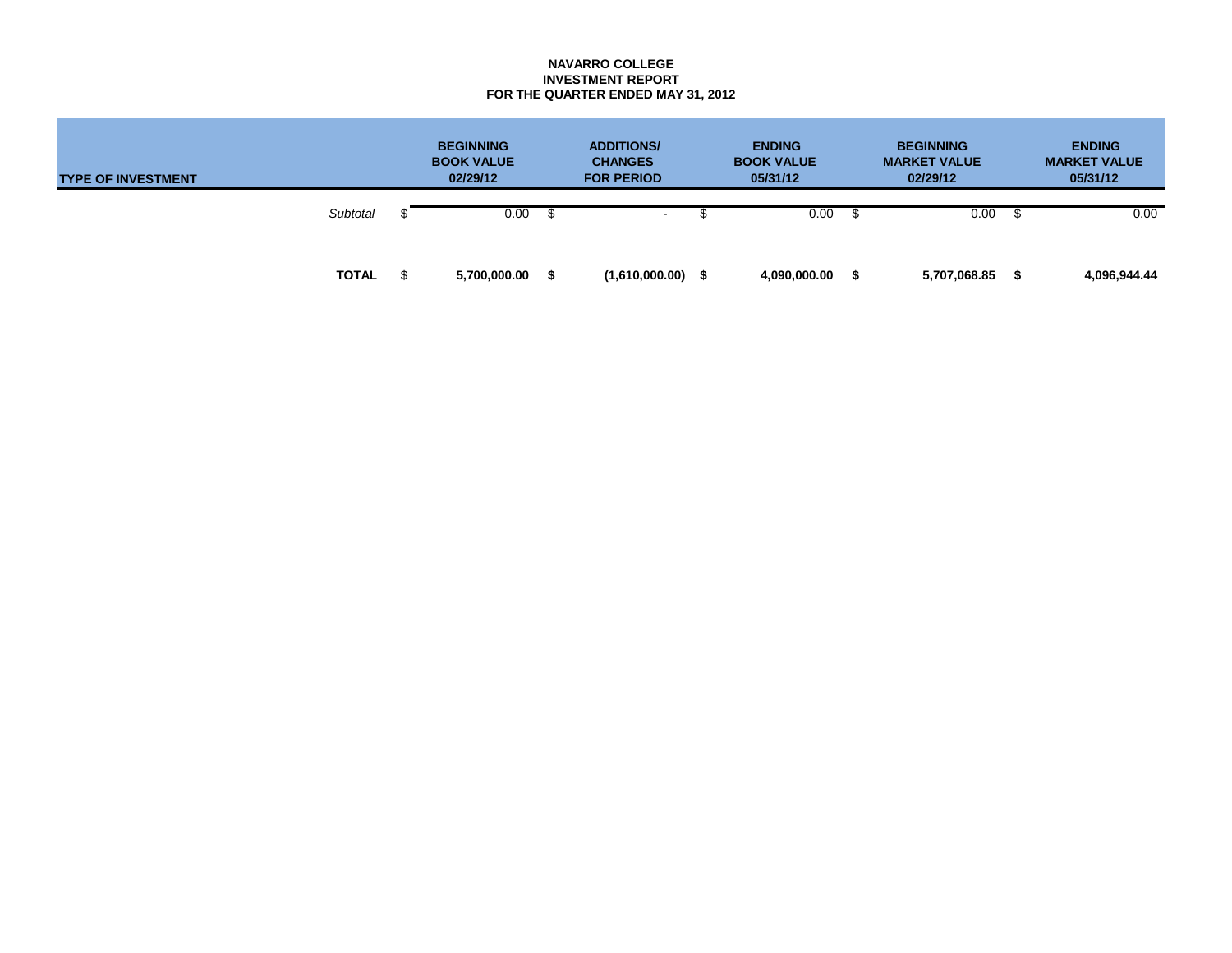### **NAVARRO COLLEGE INVESTMENT REPORT RECAP FOR THE QUARTER ENDED MAY 31, 2012**

#### **RECAP OF INVESTMENTS BY FUND**

| <b>TYPE OF INVESTMENT</b>                                                 |    | <b>ENDING</b><br><b>BOOK VALUE</b><br>05/31/12 | <b>Educational and</b><br><b>General Fund</b> | <b>Debt Service</b><br><b>Fund</b> | <b>Auxiliary</b><br><b>Fund</b> | <b>Agency</b><br><b>Fund</b> | <b>Plant</b><br>Fund | <b>Student</b><br><b>Financial</b><br><b>Aid Fund</b> |
|---------------------------------------------------------------------------|----|------------------------------------------------|-----------------------------------------------|------------------------------------|---------------------------------|------------------------------|----------------------|-------------------------------------------------------|
| First Bank & Trust Co. - CD #5006220                                      |    | 100,000.00                                     | 100,000.00                                    |                                    |                                 |                              |                      |                                                       |
|                                                                           |    |                                                |                                               |                                    |                                 |                              |                      |                                                       |
| Community National Bank & Trust of TX - CD #1121587                       |    | 640,000.00                                     |                                               |                                    |                                 |                              |                      | 640,000.00                                            |
| Citizens National Bank - CD #677159                                       |    | 250,000.00                                     |                                               |                                    |                                 |                              |                      | 250,000.00                                            |
| State Farm - CD #1019063147                                               |    | 100,000.00                                     |                                               |                                    | 100,000.00                      |                              |                      |                                                       |
| Prosperity Bank-CD#730010540                                              |    | 3,000,000.00                                   | 3,000,000.00                                  |                                    |                                 |                              |                      |                                                       |
|                                                                           | ზ. | 4,090,000.00 \$                                | 3,100,000.00 \$                               | $0.00 \text{ }$ \$                 | 100,000.00 \$                   | $0.00 \text{ }$ \$           | $0.00 \text{ }$ \$   | 890,000.00                                            |
| May 31, 2012 Benchmark Rates:                                             |    |                                                |                                               |                                    |                                 |                              |                      |                                                       |
| <b>TexStar Local Government Investment Service</b>                        |    | 0.1273%                                        |                                               |                                    |                                 |                              |                      |                                                       |
| Rates and market values are from the May 31, 2012 The Wall Street Journal |    |                                                |                                               |                                    |                                 |                              |                      |                                                       |
| Federal Funds Rate                                                        |    | 0.2000%                                        |                                               |                                    |                                 |                              |                      |                                                       |
| Merrill Lynch Ready Assets Trust                                          |    | 0.0000%                                        |                                               |                                    |                                 |                              |                      |                                                       |
| Treasury Bill - 26 weeks                                                  |    | 0.1400%                                        |                                               |                                    |                                 |                              |                      |                                                       |
| Certificates of Deposit - Six Months                                      |    | 0.2500%                                        |                                               |                                    |                                 |                              |                      |                                                       |

We, the investment officers of Navarro College District, swear that, to the best of our knowledge, this report displays Navarro College's investment portfolio as of May 31, 2012. We further swear that transactions involvin investment portfolio are in compliance with Navarro College's Investment Policy and Strategy and the provisions of the Public Funds Investment Act, Chapter 2256, and amendments of the Texas Government Code.

**Prepared by:** Date Investment Officer

Date Chief Accountant Date Investment Officer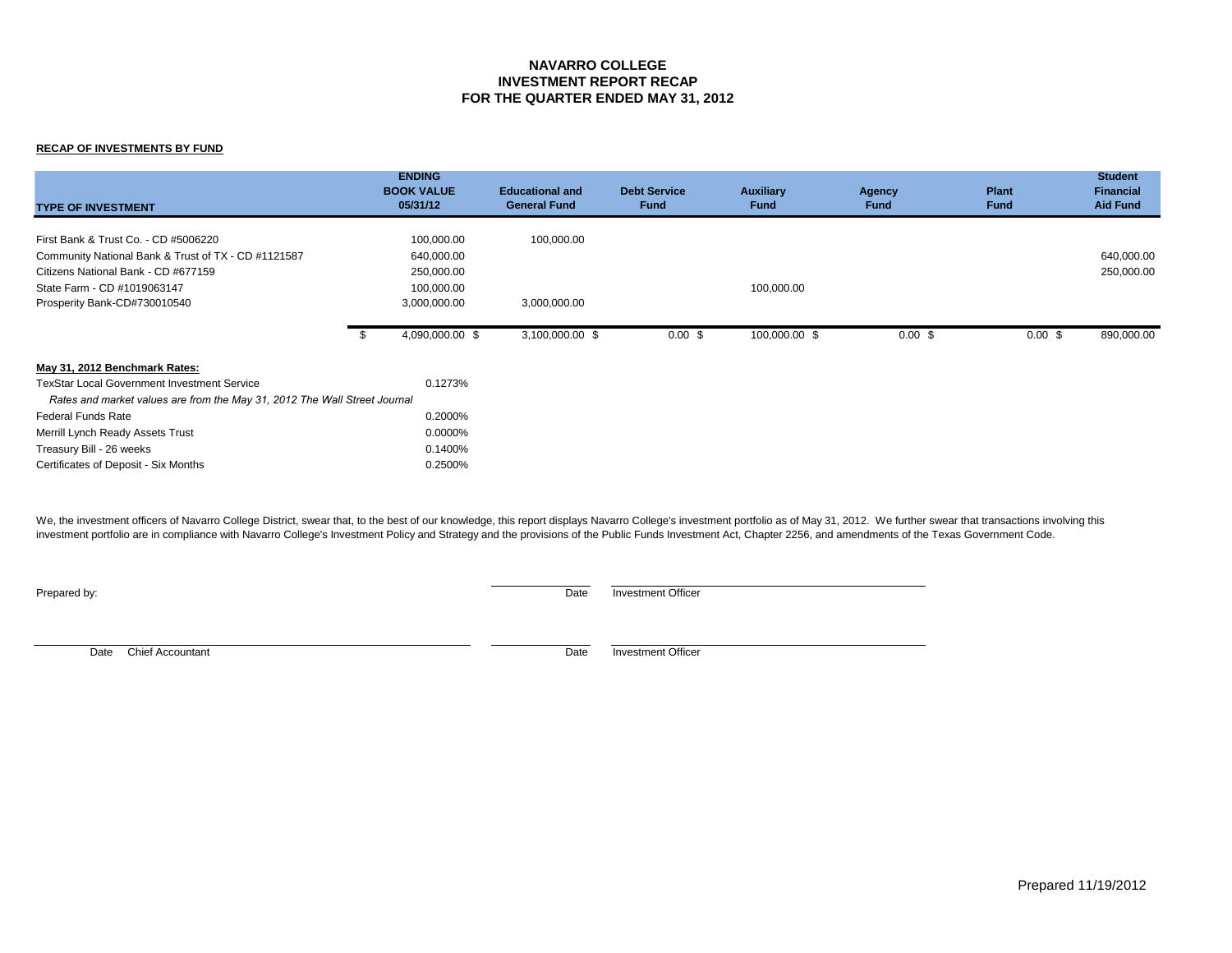# **NAVARRO COLLEGE INVESTMENT PORTFOLIO MATURITY SCHEDULE FOR THE QUARTER ENDED MAY 31, 2012**

| <b>MATURITY</b>    |    |                                  |  |                          |  |                                 |  |                                 |  |                     |  |
|--------------------|----|----------------------------------|--|--------------------------|--|---------------------------------|--|---------------------------------|--|---------------------|--|
| <b>Fiscal Year</b> |    | <b>1st Quarter</b><br>Sept - Nov |  | 2nd Quarter<br>Dec - Feb |  | <b>3rd Quarter</b><br>Mar - May |  | <b>4th Quarter</b><br>Jun - Aug |  | <b>Total Amount</b> |  |
| 2012<br>2013       | \$ | 3,200,000.00                     |  | $\blacksquare$<br>۰      |  |                                 |  | $\blacksquare$<br>890,000.00    |  | 4,090,000.00        |  |
| <b>Total</b>       | \$ | $3,200,000.00$ \$                |  | ۰                        |  | 0.00                            |  | 890,000.00 \$                   |  | 4,090,000.00        |  |